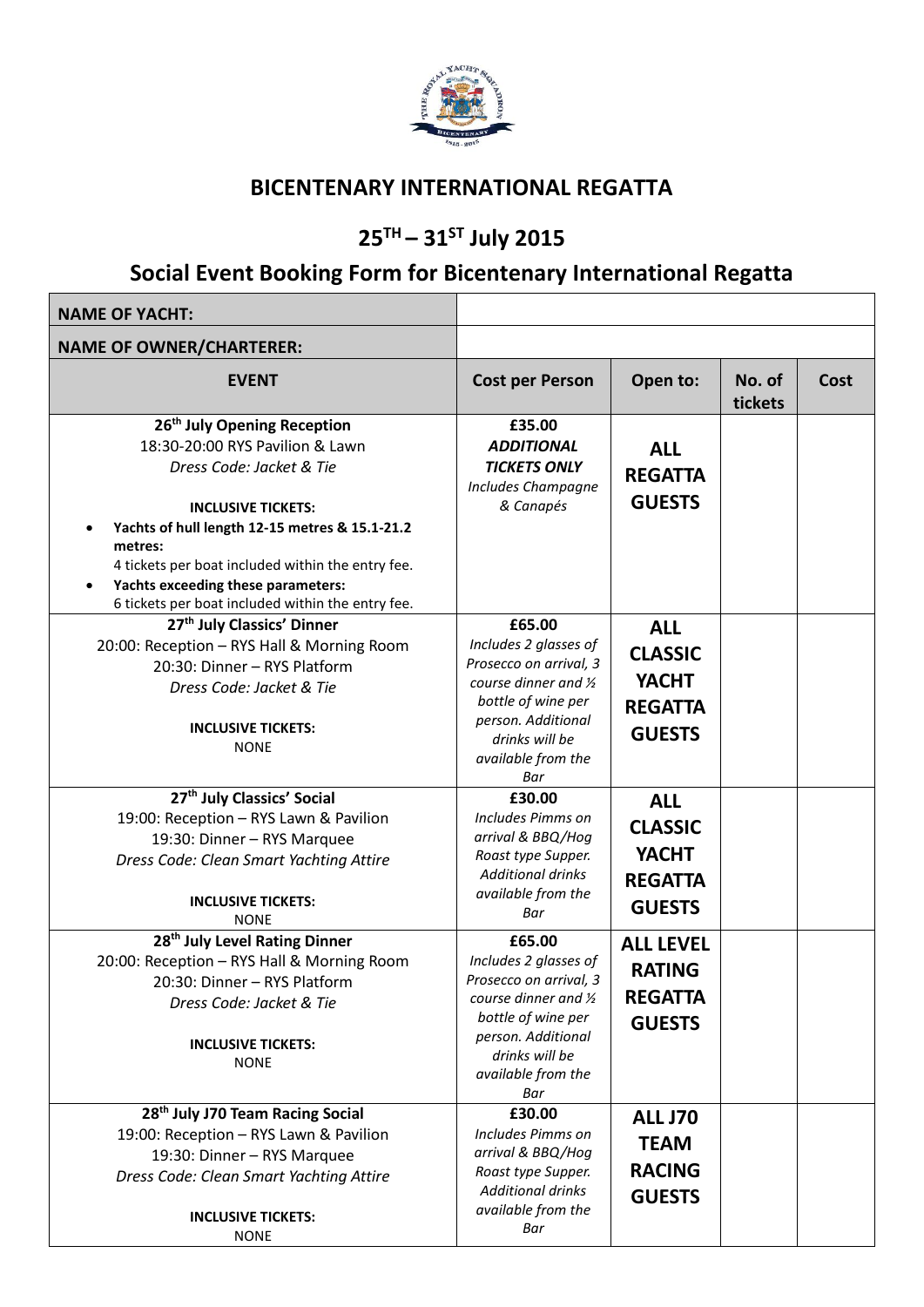| 29 <sup>th</sup> July IRC Dinner<br>20:00: Reception - RYS Hall & Morning Room<br>20:30: Dinner - RYS Platform<br>Dress Code: Jacket & Tie<br><b>INCLUSIVE TICKETS:</b><br><b>NONE</b> | £65.00<br>Includes 2 glasses of<br>Prosecco on arrival, 3<br>course dinner and $\frac{1}{2}$<br>bottle of wine per<br>person. Additional<br>drinks will be<br>available from the<br>Bar | <b>ALL IRC</b><br><b>REGATTA</b><br><b>GUESTS</b> |  |  |
|----------------------------------------------------------------------------------------------------------------------------------------------------------------------------------------|-----------------------------------------------------------------------------------------------------------------------------------------------------------------------------------------|---------------------------------------------------|--|--|
| 29th July IRC Social<br>19:00: Reception - RYS Lawn & Pavilion                                                                                                                         | £30.00<br>Includes Pimms on                                                                                                                                                             | <b>ALL IRC</b>                                    |  |  |
| 19:30: Dinner - RYS Marquee                                                                                                                                                            | arrival & BBQ/Hog                                                                                                                                                                       | <b>REGATTA</b>                                    |  |  |
| Dress Code: Clean Smart Yachting Attire                                                                                                                                                | Roast type Supper.                                                                                                                                                                      | <b>GUESTS</b>                                     |  |  |
|                                                                                                                                                                                        | <b>Additional drinks</b>                                                                                                                                                                |                                                   |  |  |
| <b>INCLUSIVE TICKETS:</b>                                                                                                                                                              | available from the                                                                                                                                                                      |                                                   |  |  |
| <b>NONE</b>                                                                                                                                                                            | Bar                                                                                                                                                                                     |                                                   |  |  |
|                                                                                                                                                                                        |                                                                                                                                                                                         |                                                   |  |  |
| 30 <sup>th</sup> July Osborne House Grand Party<br>(See attached flyer)                                                                                                                | £180.00<br><b>ADDITIONAL</b>                                                                                                                                                            | <b>ALL</b>                                        |  |  |
| 19:00: Drinks Reception - Durbar Lawn Terrace                                                                                                                                          | <b>TICKETS ONLY</b>                                                                                                                                                                     | <b>REGATTA</b>                                    |  |  |
| 20:15: Dinner - Osborne Marquee                                                                                                                                                        |                                                                                                                                                                                         | <b>GUESTS</b>                                     |  |  |
| Dress Code: Jacket & Tie                                                                                                                                                               | Includes welcome                                                                                                                                                                        |                                                   |  |  |
|                                                                                                                                                                                        | cocktail & canapés, 3                                                                                                                                                                   |                                                   |  |  |
| <b>INCLUSIVE TICKETS:</b>                                                                                                                                                              | course dinner with                                                                                                                                                                      |                                                   |  |  |
| Yachts of hull length 12-15 metres                                                                                                                                                     | wines, evening<br>entertainment &                                                                                                                                                       |                                                   |  |  |
| 4 tickets per boat included within the entry fee.                                                                                                                                      | dancing all in the                                                                                                                                                                      |                                                   |  |  |
| Yachts of hull length 15.1-21.2 metres:<br>6 tickets per boat included within the entry fee.                                                                                           | grounds of the                                                                                                                                                                          |                                                   |  |  |
| Yachts exceeding these parameters:                                                                                                                                                     | historic & beautiful                                                                                                                                                                    |                                                   |  |  |
| 8 tickets per boat included within the entry fee.                                                                                                                                      | Osborne House                                                                                                                                                                           |                                                   |  |  |
| 31 <sup>st</sup> July Closing Reception                                                                                                                                                | £35.00                                                                                                                                                                                  | <b>ALL</b>                                        |  |  |
| 18:00-19:30 RYS Pavilion & Lawn                                                                                                                                                        | <b>ADDITIONAL</b>                                                                                                                                                                       | <b>REGATTA</b>                                    |  |  |
| Dress Code: Jacket & Tie                                                                                                                                                               | <b>TICKETS ONLY</b>                                                                                                                                                                     | <b>GUESTS</b>                                     |  |  |
| Yachts of hull length 12-15 metres & 15.1-21.2                                                                                                                                         | Includes Champagne<br>& Canapés                                                                                                                                                         |                                                   |  |  |
| metres:                                                                                                                                                                                |                                                                                                                                                                                         |                                                   |  |  |
| 4 tickets per boat included within the entry fee.                                                                                                                                      |                                                                                                                                                                                         |                                                   |  |  |
| Yachts exceeding these parameters:                                                                                                                                                     |                                                                                                                                                                                         |                                                   |  |  |
| 6 tickets per boat included within the entry fee.                                                                                                                                      |                                                                                                                                                                                         |                                                   |  |  |
| 31 <sup>st</sup> July Crew Party at Cowes Yacht Haven with BBQ,                                                                                                                        | <b>Full Details to be</b>                                                                                                                                                               | <b>ALL</b>                                        |  |  |
| <b>Band &amp; Dancing</b>                                                                                                                                                              | Issued as soon as                                                                                                                                                                       | <b>REGATTA</b>                                    |  |  |
| 20:00 until Late<br>Dress Code: Casual                                                                                                                                                 | available                                                                                                                                                                               | <b>GUESTS</b>                                     |  |  |
|                                                                                                                                                                                        |                                                                                                                                                                                         |                                                   |  |  |
| Full Details to be Issued as soon as                                                                                                                                                   |                                                                                                                                                                                         |                                                   |  |  |
| available                                                                                                                                                                              |                                                                                                                                                                                         |                                                   |  |  |
| <b>TOTAL</b>                                                                                                                                                                           |                                                                                                                                                                                         |                                                   |  |  |
| <b>Crew Wristbands Required</b>                                                                                                                                                        | <b>Total Number:</b>                                                                                                                                                                    |                                                   |  |  |
| <b>Additional Wristbands Required</b>                                                                                                                                                  | <b>Total Number:</b>                                                                                                                                                                    |                                                   |  |  |